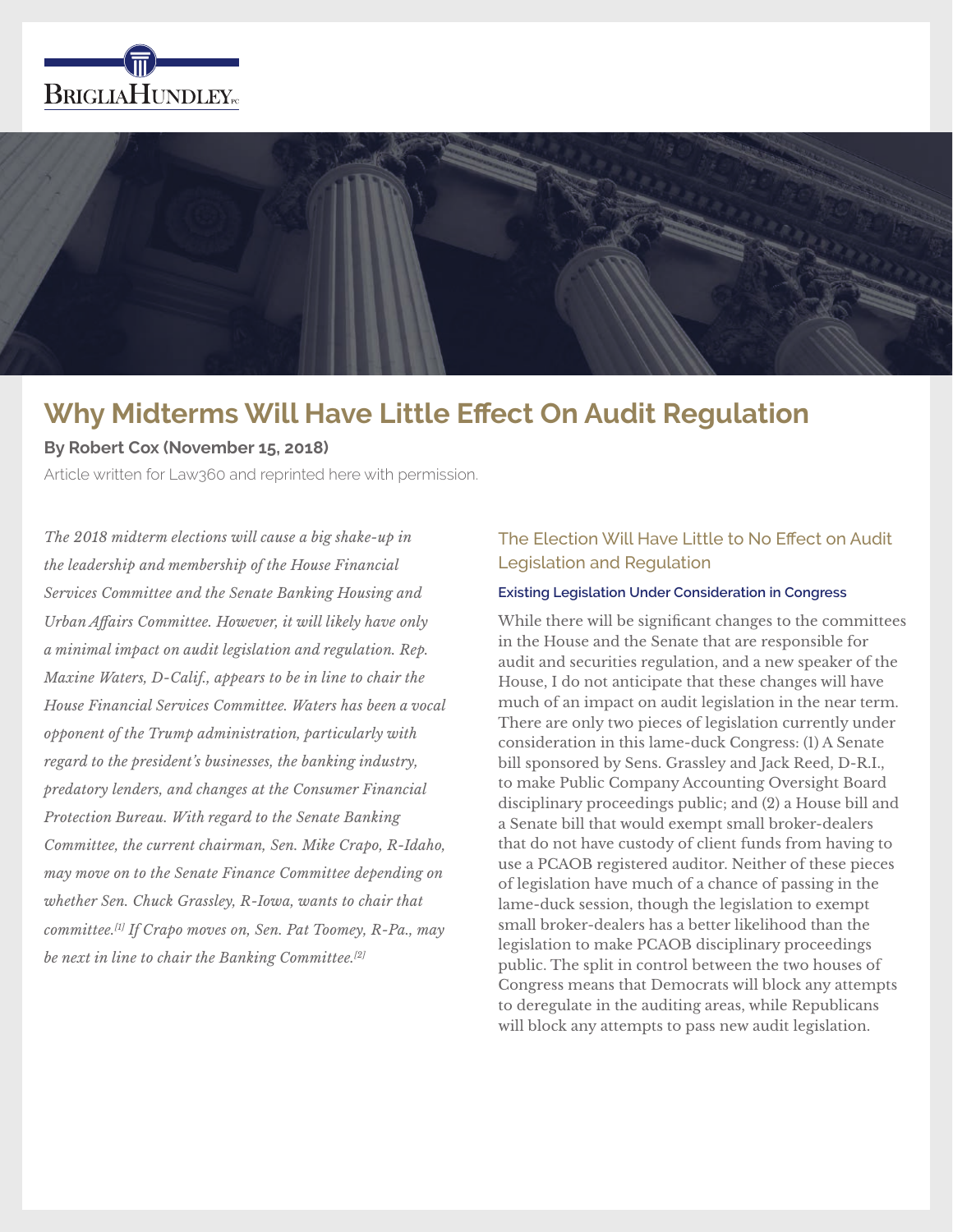

#### **New Audit Legislation and Regulation by Congress Is Unlikely**

With regard to new legislation and regulation, the likely chairs of the Banking and House Financial Services Committees have shown little interest in audit regulation over their time in Congress. In the last two years Waters and Toomey have been primarily focused on banking, the Consumer Financial Protection Bureau, the Dodd-Frank Act and regulations, and predatory/ payday lending. I expect that this will remain their focus barring a series of accounting scandals on par with the late '90s and early 2000s (i.e., Cendant, Enron, Tyco and WorldCom).

Auditing and accounting issues are complex and technical. The House and Senate will likely defer to the PCAOB and the U.S. Securities and Exchange Commission to take the lead on accounting regulation and enforcement. The PCAOB has shown a recent interest in making significant changes in the inspection process, including revising the format of its inspection reports, which tend to be technical, auditing standard focuses and difficult for the average investor or nonaccountant to comprehend. However, this will likely be the limit of changes in audit regulation emanating from a board that appears on the surface to be a more anti-regulatory and anti-enforcement board than the prior board led by Chairman James Doty.

I do not see the PCAOB and the SEC following the lead of the United Kingdom and Europe, where the Big Four firms have come under increased scrutiny as a result of accounting scandals, such as those including construction giant Carillion (KPMG), retailer BHS (PwC), food retailer Tesco (PwC) and telecom giant British Telecom's Italian unit, BT Italia (PwC). At the request of the U.K. secretary of state for business, energy and industrial strategy, Greg Clark, Sir John Kingman and an 11-member panel is conducting an independent review of the Financial Reporting Council, which regulates auditors in the U.K.. Critics have criticized the effectiveness of the audit, accountant and actuarial regulator and accused the FRC of regulatory capture. In addition, the U.K.'s Competition and Markets Authority is carrying out a market study of the audit industry to try to increase options in the market.

Some in the U.K. government, including the shadow chancellor and Labour Party politician John McDonnell, have called for breaking up the Big Four or limiting the number of companies each firm is allowed to audit to allow competition back into the market.[3] Labour is also considering banning companies from performing both

auditing and consulting services for the same client. In response to recent scandals involving KPMG affiliates in the U.K., South Africa and the U.S., KPMG recently announced that it will cease undertaking nonaudit work for the FTSE-350 (London Stock Exchange) companies where it serves as the auditor.<sup>[4]</sup> However, the Big Four have pushed back against calls to break up the oligopoly of the audit market. EY's global head, Mark Weinberger, recently stated that only the Big Four could audit the largest firms in the world because of their unmatched depth and breadth of expertise for multinational audits.<sup>[5]</sup>

However, the U.K./Europe accounting scandals seem not to have created much of an impression on U.S. politicians and regulators. In recent speeches, PCAOB Chairman William Duhnke and board members Kathleen Hamm and James Kaiser made no reference to the scandals roiling the U.K.[6] Recently, Center for Audit Quality Executive Director Cindy Fornelli expressed the view that "[b]ecause auditor independence in the United States is supported by strict regulatory prohibitions, robust firm policies and procedures, and the oversight of strong, independent audit committees, I do not see the ideas being discussed in the U.K. being relevant here in the U.S."[7]

The following is a summary of the leadership changes in the Senate Banking Committee and House Financial Services Committee, the status of the two pieces of audit legislation under consideration in Congress, and potential audit regulatory changes being considered by the PCAOB.

#### Changes in Senate Banking Committee

#### **Possible Leadership Change**

Crapo is the current chairman of the Senate Banking Committee. To date, he has shown little interest in new audit legislation or in rolling back existing audit regulations. It is possible that Crapo may move on to chair the Finance Committee. If so, his likely replacement is Toomey. The Pennsylvania senator is currently the fourth most senior Republican on the panel. However, Sen. Richard Shelby, R-Ala., is termlimited, and Sen. Bob Corker, R-Tenn., is retiring to be replaced by Republican Sen.-elect Marsha Blackburn. During his time in the Senate, Toomey has shown a healthy skepticism toward regulation in the financial and banking sectors. Toomey has advocated for ending the conservatorship of Fannie Mae and Freddie Mac and reforms to Dodd-Frank. In addition, he has supported limiting the CFPB rules and guidance and easing regulatory burdens in the capital markets. Toomey is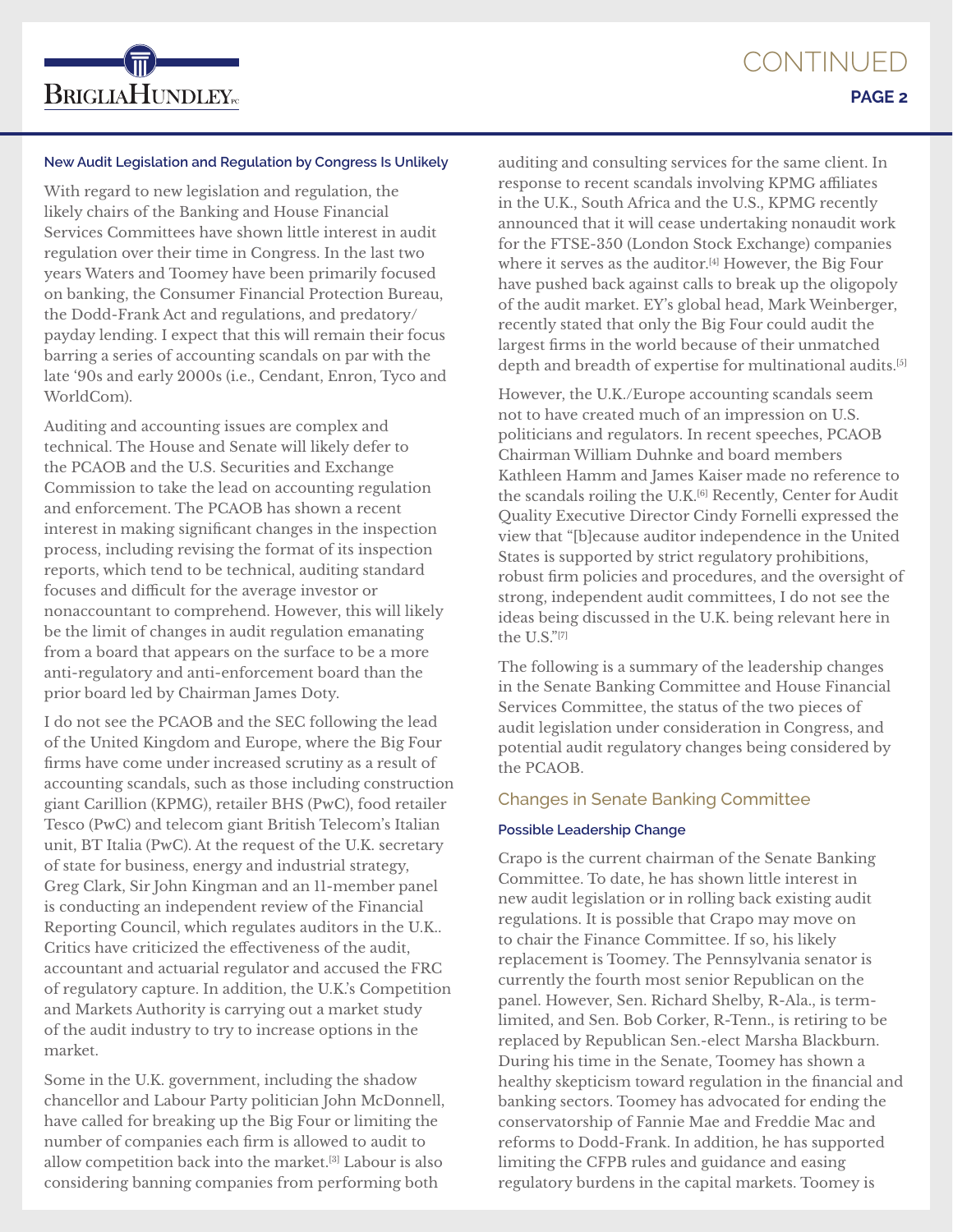currently the chairman of the Banking Subcommittee on Financial Institutions and Consumer Protection. The minority will likely continue to be led by the ranking member, Sen. Sherrod Brown, D-Ohio.

**BRIGLIAHUNDLEY**<sub>rc</sub>

Toomey's focus on legislation has been primarily in the areas of the CFPB and consumer lending. The only bill relating to audit regulation he has introduced is the Audit Integrity and Job Protection Act, which he introduced in the Senate on Sept. 19, 2013 and was referred to the Banking Committee. The legislation was never considered by the committee.

The Audit Integrity and Job Protection Act would have amended the Sarbanes-Oxley Act of 2002 to deny the PCAOB any authority to require that audits conducted for a particular issuer of securities in accordance with SOX standards be conducted by specific registered public accounting firms, or that such audits be conducted for an issuer by different registered public accounting firms on a rotating basis. In addition, it would have directed the U.S. comptroller general (at the Government Accountability Office) to update the November 2003 report, "Study on the Potential Effects of Mandatory Audit Firm Rotation," and review the potential effects (including costs and benefits) of requiring the mandatory rotation of registered public accounting firms.

The update would also have studied: (1) whether mandatory rotation of registered public accounting firms would mitigate against potential conflicts of interest between registered public accounting firms and issuers; (2) whether such a mandatory rotation would impair audit quality due to the loss of industry- or companyspecific knowledge gained by a registered public accounting firm through years of experience auditing the issuer; and (3) what effect SOX has had upon registered public accounting firms' independence, and whether additional independence reforms are needed.

My belief is that Crapo or Toomey will have little interest in new audit regulation in the next Congress. In addition, the slim margin between Republicans and Democrats in the Senate, coupled with the need for 60 votes for most legislation, means that Toomey and other Republicans would need significant Democrat support. I anticipate that there will be little appetite for new audit legislation or even a roll-back in existing audit regulations.

#### **Membership Changes**

In terms of membership, there will be a number of changes in the Senate Banking Committee. As to Republicans, Corker, who is retiring, and Dean Heller, who lost the race, are leaving at the end of this Congress. Heller was chairman of the Subcommittee on Securities, Insurance, and Investment, the subcommittee that would address any new audit legislation. If Crapo moves on, this means that three new Republicans will be appointed to the committee. As to Democrats, Sens. Joe Donnelly and Heidi Heitkamp lost races and will leave the committee, leaving two vacancies to be filled. This means that five of the 25 members of the committee will likely be new.

The committee is often a destination for freshman senators because its connection to Wall Street and banking provides numerous fundraising targets. There is some speculation that on the Republican side, Sen. elect Mitt Romney from Utah and Sen. Shelley Moore Capito from West Virginia (and former chairwoman of the financial institutions subcommittee on the House Financial Services Committee) may be added.[8] With Democrat Kyrsten Sinema's victory in Arizona to the Senate, she is a likely candidate for the committee. Sinema was a member of the House Financial Services Committee and has a reputation as a moderate. In the House, Sinema supported the legislation to ease some of Dodd-Frank's regulations that passed in May 2018. She also received a number of campaign contributions from commercial banks (\$170,507 as of Oct. 16, according to the Center for Responsive Politics).[9]

## Change in Leadership of House Financial Services **Committee**

Rep. Maxine Waters appears to be next in line to chair the House Financial Services Committee. In the last year, Waters has been a forceful critic of President Donald Trump's businesses, pushed for more information on Trump's and Deutsche Bank's lending relationship, and have criticized the administration's rollback of enforcement and regulation by the CFPB and changes to the Dodd-Frank Act. While she appears to be out of step with Democrat leadership with regard to her calls for impeachment of the president and has a high media profile, these do not appear to stand in her way of chairing the committee.

Audit-related legislation would likely not be a priority of a Waters-led committee. Her primary focus will be consumer protection, investigations of the administration regarding the president's businesses,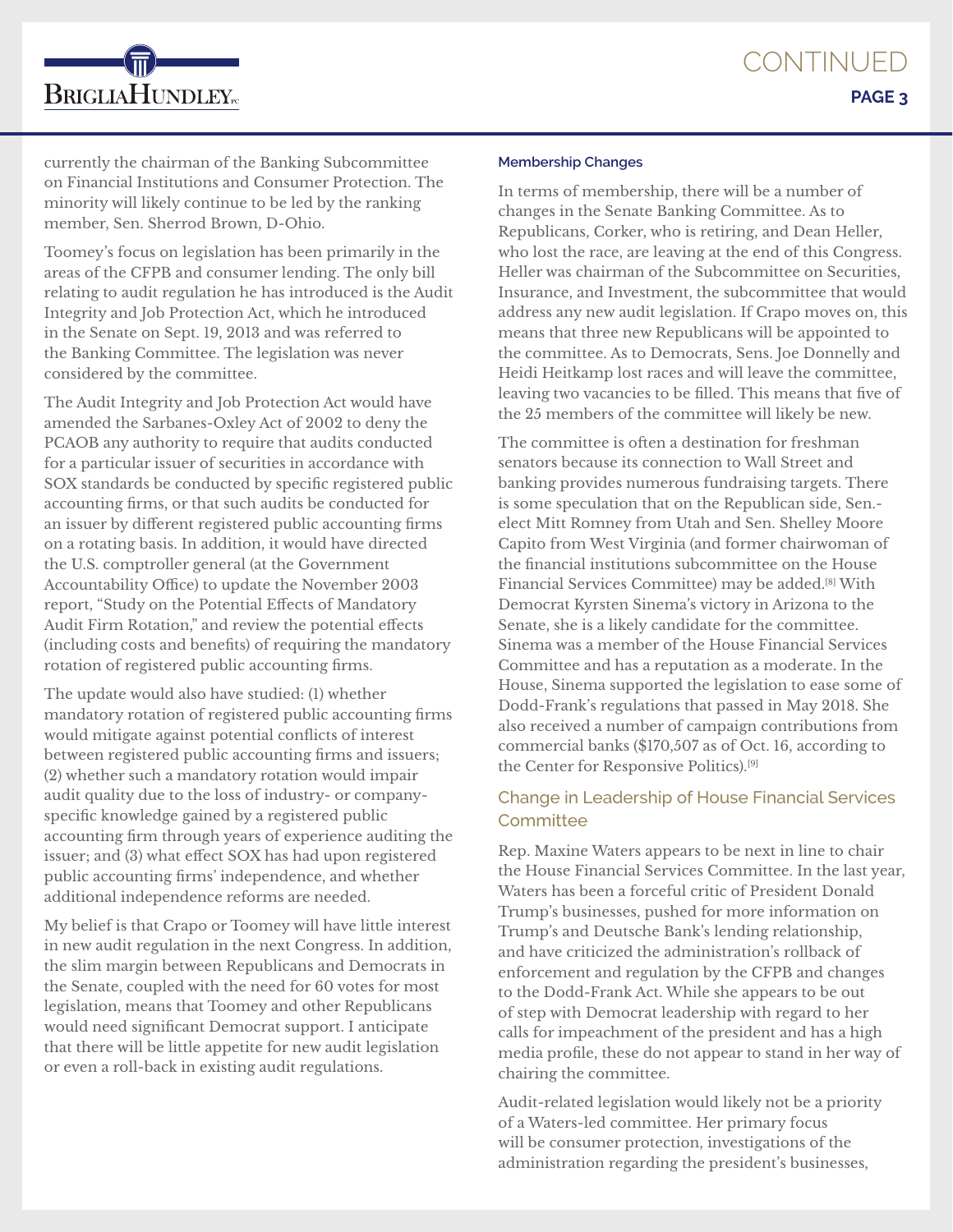challenging the administration's deregulatory agenda, investigating banks (particularly regarding such scandals as Wells Fargo and predatory lending practices), the Community Reinvestment Act and the encouragement of lending in low- to moderate-income communities, and opposition to any weakening of the CFPB.

As a committee member, her focus has been on housing and community reinvestment issues. In June, she introduced a bill that would reverse or reform recent policies by the Department of Housing and Urban Development that she called discriminatory, and a bill that would increase protections for homeowners facing possible foreclosure.

Expect a Waters-led committee to have a strong focus on consumer issues, particularly measures to protect lowerincome and minority families. The committee may even propose and pass bills in the banking area. However, even with Democrats controlling the House, it is unlikely that the committee and the House as a whole will take up major legislative action in regulation of auditors.

### Pending Audit Legislation

**BRIGLIAHUNDLEY**<sub>rc</sub>

#### **Small Business Audit Correction Act**

This year, small broker-dealers have been pushing for an amendment to exempt private brokers that do not have custody of client funds and are in good standing with securities regulators from having to use an auditor registered with the PCAOB. The 2010 Dodd-Frank Act expanded the PCAOB's inspection authority to include broker-dealer audits. In a July 9, 2018, letter to the House Financial Services Committee, 803 small brokerdealers urged the committee to change the requirement, asserting that the requirement to have a PCAOB audit has raised annual broker audit fees from \$9,000 to \$17,000.[10]

In the House, on June 6, 2018, Rep. J. French Hill, R-Ark., and Rep. Vicente Gonzalez, D-Texas, introduced a bill for the Small Business Audit Correction Act of 2018, H.R.6021, to amend the Sarbanes-Oxley Act of 2002 and exclude privately held, noncustody brokers and dealers that are in good standing from the requirement to have a PCAOB-registered auditor perform an annual audit. Also, on June 6, 2018, Sen. Tom Cotton, R-Ark., introduced the same bill in the Senate, S.3004.

In the House, the House Financial Services Committee considered and marked up the bill on Sept. 13, 2018, and the committee ordered the bill to be reported to the full House by a vote of 36-16. Interestingly, Waters voted against the bill and criticized the proposed amendment. The House has not yet voted on the legislation.

In the Senate, hearings were held by the Banking Committee on June 26 and 28 and an amendment to the bill, S.Amdt.4020, was referred to the Banking Committee on Sept. 17, 2018. To date, no further action has been taken on the bill.

It is unclear whether this bill will pass in the lame-duck session. My opinion is that the bill will likely die with the end of this Congress, and given Waters' opposition, will not be considered in the next Congress.

#### **PCAOB Enforcement Transparency Act of 2017**

In March 2017, Sens. Reed and Grassley reintroduced legislation to make the PCAOB's disciplinary proceedings against auditing firms and auditors public. The same senators originally introduced the bill in 2011. Supporters of the bill have argued that the confidential disciplinary process encourages accounting firms and auditors to drag out investigations and disciplinary proceedings for years and consume unnecessary PCAOB staff time while the public remains unaware of problems with the accounting firms or the companies they have audited. For the same reasons, accounting firms have little interest in public PCAOB proceedings. The bill went nowhere when it was introduced in 2011 and has gone nowhere since its introduction in March 2017. Absent significant accounting scandals and pressure on the accounting firms, I believe this legislation will never pass Congress.

#### **PCAOB Changes**

As I discussed in an article for Law360 on June 14, 2018, "What to Expect from PCAOB's Ongoing Transition," there will be some changes brought by the PCAOB in audit inspections, regulation and enforcement in the coming year.[11] These changes will be driven by the SEC's wholesale replacement of the five members of the PCAOB at the end of 2017, and in turn, the board's replacement of all of the senior staff of the PCAOB. These changes are as follows:

• The board is conducting a 360-degree review, similar to FINRA in 2017, that will ultimately lead to significant changes in organizational leadership, the inspections process, standard setting and enforcement;